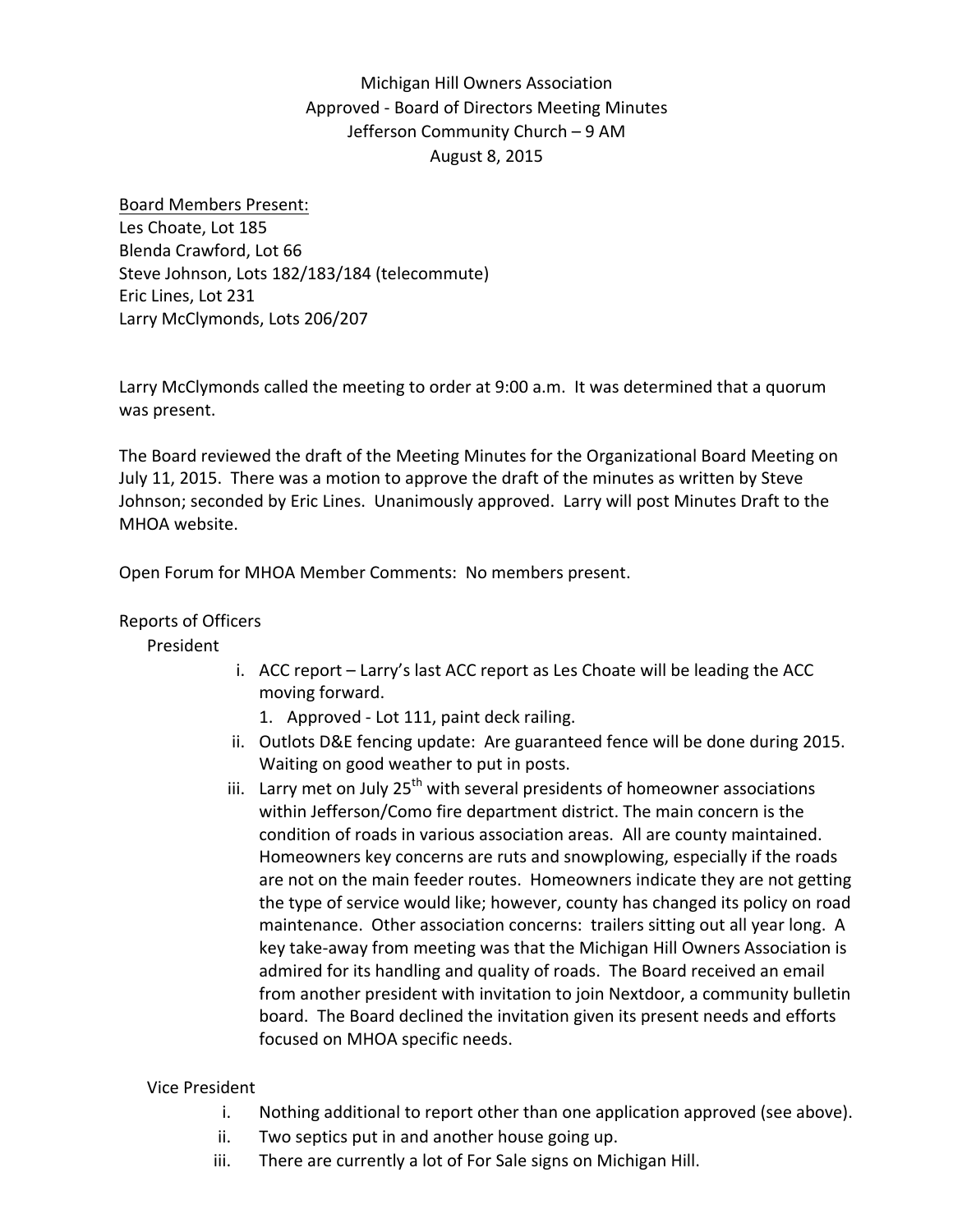At‐Large

- i. Grader has pulled the ditches on Michigan Hill and Georgia Pass.
- ii. Replacing cable on fish pond due wear and tear.
- iii. August  $15^{th}$  is work day on the hill. Larry will pick up the chipper and hedger for work. The volunteers will cut back low foliage which interferes with snowplowing. Also, with last snowfall, will remove bent over trees which are obstructions on the road. Received one member's email concerning grading roads. The Board has determined that it will only grade roads 2 times per years instead of 3. Purpose is to pull gravel back onto the roads. Any trees in right of way and road easements are removed at intersections for safety purposes. Will try to put gravel on the roads this year, contracted for 40 loads. If too late in the year when the work can be done, then the Board will cancel, depending on the need. The Board is pleased with the amount of gravel currently being pulled back on the roads from the ditches. It is currently trying to get ditches mowed. There was no mowing in 2014. It is an important activity because the taller weeds act as a wind break and cause a snow drift and snow accumulation on the roads.

#### Treasurer

i. As of 8/2/2015 Savings balance: \$73,795.99. Checking balance: \$7,835.90.

#### Secretary

- i. Draft of the Annual meeting minutes are in and posted on the website.
- Old Business
- i. Snow Plowing Plan: As discussed in organizational meeting, no responses were received from efforts to solicit bids for snow plowing. These efforts included: 1) advertisement, posted on website, 2) reaching out to previous contractors who had expressed an interest in or who had plowed in the past by leaving voice messages and sending emails to Tom Clinton and Jaimin Ramirez to ascertain interest. No responses were received. Therefore, the Board will need to pursue taking care of its own roads. The Board is pursuing its own equipment. It located a snow 2001 Dodge Ram 1500 with a V8 that has 120,000 miles. The majority of miles are non-plowing miles. Current owner purchased truck 5 years ago and planned to expand business to include snow plowing. The current owner put a hydraulic Meyers snow plow and lights on the truck. It still has the original snow blade on it with very little wear. The truck is in good condition and the plow is like brand new. The owner is asking \$6300. The board contacted the mechanic who has overseen maintenance on the truck who indicated that it needs an oil change and a serpentine belt. Board Discussion: Blue book value on truck is \$3500-5000; the snowplow setup is valued at \$3000‐3500. Tires will get through season and may need to be replaced with snow tires. Truck has a receiver hitch. Snow plow set up has a wheel/tongue jack for easy removal. Highly recommended by the mechanic who has been taking care of it. Says it's in great shape. Larry motioned to purchase the truck for a maximum \$6300 with some negotiation regarding the oil change and serpentine belt and possible price. Steve Johnson seconds. Unanimous vote of support. Steve will pursue